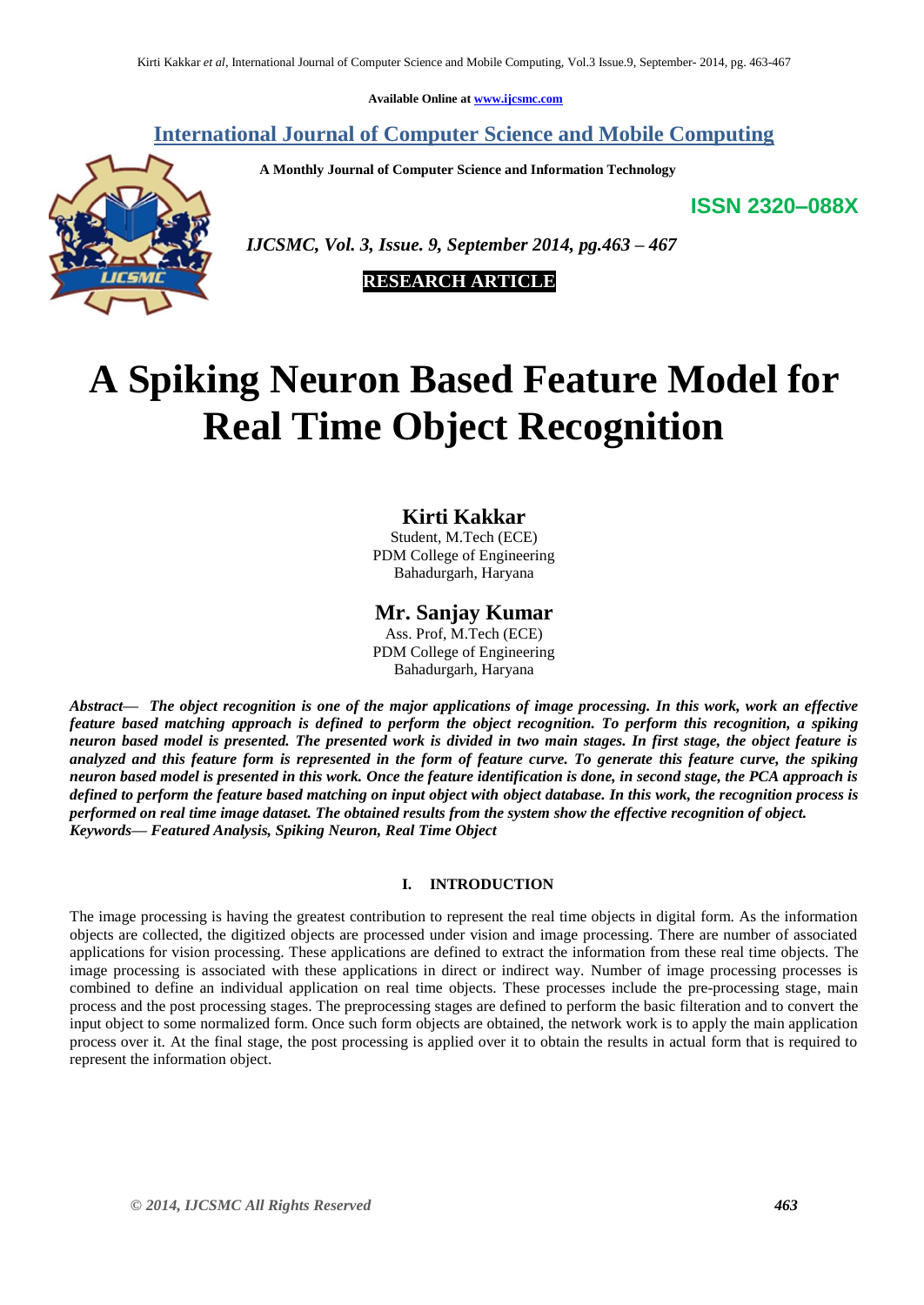Image processing is the core area of computer science that deals in the pictorial information processing. Today, images is the most used and convenient form of information representation. In daily life, the quality of human being is its visual system that actually able him to recognize and identify various objects. The computer-human interaction is one of the most innovative research area that is been increasing its domain in various fields. One of such area is recognition of real time objects over the image. These real time objects are recognition exist in different form such as digital character recognition, gait recognition etc. These kind of recognition system itself combine three main branches of image processing called image segmentation, classification and recognition. These process stages are shown in figure 1.



Figure 1 : Real Time Object Processing

The presented work is focused on real time recognition that itself is used to perform the effective communication between the human and computer system. This kind of system improves the system applicability respective to human. This kind of system improves the human talents by considering the coordinated complex moving objects so that the effective recognition of objects will be obtained.

The real time object recognition can be defined in different ways, the classification of these real time objects can be defined in different categories. The most common and general categorization is the static and moving objects. The static objects are present in image form, in this the image segmentation is applied to perform the object identification and recognition. These objects can be any entity available in this real world. In this work, the real time object recognition is defined.

In this paper, an exploration to the different aspects of the object Recognition is defined. The paper has defined a new feature extraction approach for effective recognition process. In section II, the work defined by earlier researchers on object recognition is defined. In section III, the exploration of proposed model is defined. In section IV, the results obtained from the work are presented and discussed. In section V, the conclusion obtained from the work is presented.

#### **II. EXISTING WORK**

Lot of work is already defined by different researchers on real time object segmentation and recognition. Some of the work defined by earlier researchers is defined in this section.

Ioana Sporea[1] has defined a work on activity recognition by using spiking neuron based supervised learning approach. Author defined the analysis on different learning algorithms and after identifying their limitation, the spiking neuron model is presented by the author. This model used the firing neuron concept to perform activity analysis and recognition. Author analyzed the work on complex datasets. Riano Lorenzo[2] also defined a spiking neuron based approach to perform pattern recognition. Author defined a three stage model for object recognition. The classical approach defined by the author includes the distinguish analysis over the recognition model so that the binary input adaptive approach is defined. The analysis is here defined under the similar pattern analysis and learning rate based recognition process. Author defined a generalized model for similar object generation and recognition. Author defined the middle layer associated work under the recognition process so that effective object recognition over the dataset is presented. Matthias Oster[3] has defined spiking neuron based recognition process under multi neuron classifier. Author defined a spiking information analysis approach under movement specification and definition. Author improved the system with effective recognition process. A work on spiking neuron based learning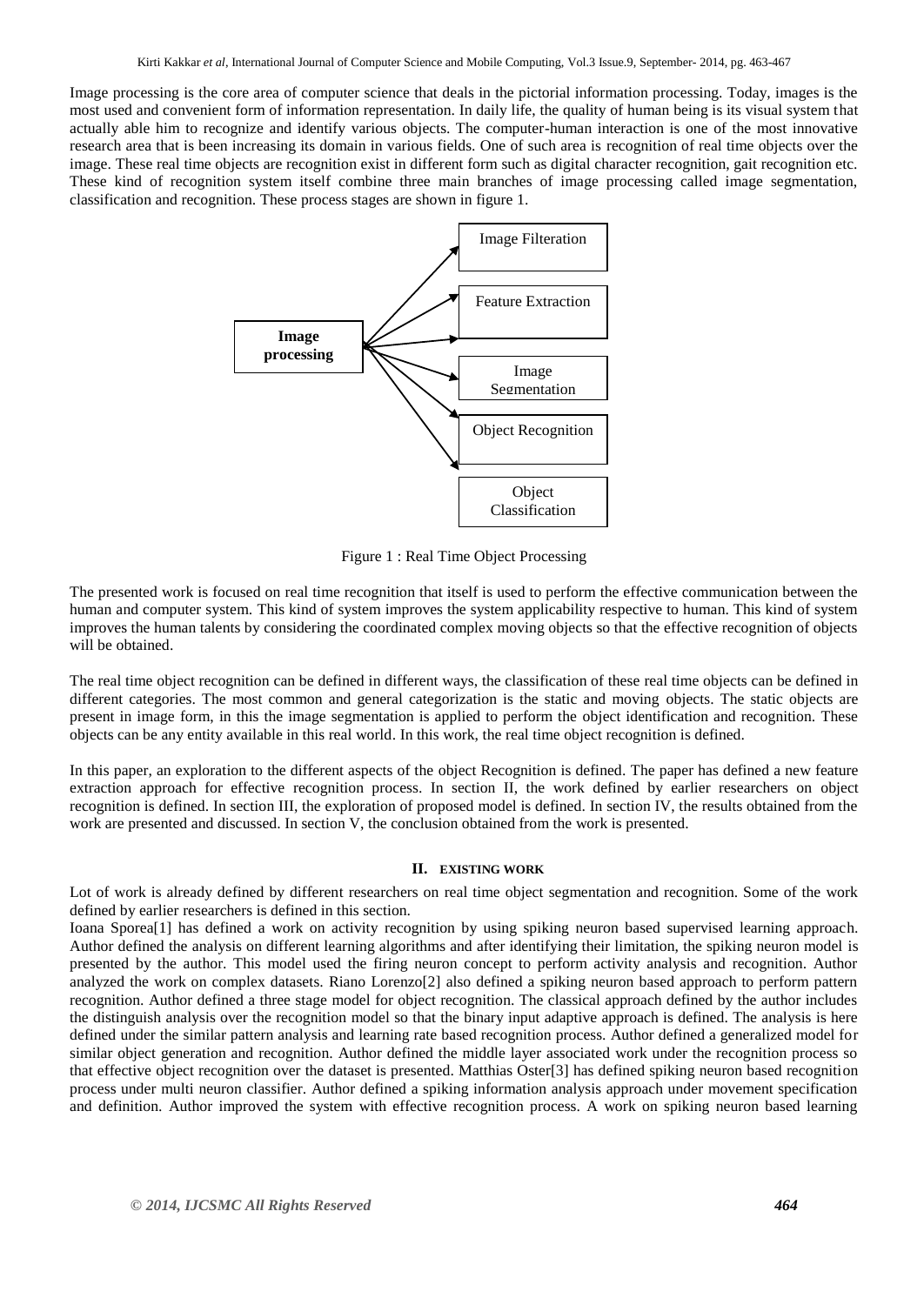model and information extraction and representation by Qing Xiang W[4]. Author defined a data mining oriented work to perform the effective recognition process. Author defined a new model under the conventional neural network approach. Author defined a neural model under fuzzy rule and logic representation. Author defined the dependency analysis approach for recognition system. Author defined the dependent spike analysis approach for effective recognition of object pattern. Susumu Nagatoishi [5] presented a neural sequence model for effective object recognition and sequence anlaysis approach for recognition of hand oject. Author defined the chaotic neuron based sequence analysis approach using back propagation neural network. Author defined a layered scheme for activity analysis and correlation identification so that the effective recognition rate is obtained.

Yan Meng[6] has defined a spiking neuron based model for effective object classification and recognition. Author defined the plasticity and meta plasticity using BCM approach. Author defined the weight specification and analysis approach for gene network generation and object recognition. Author defined the neuro modulation effective model for object generation and recognition. Jae-sun Seo[7] defined a scalable architecture for object generation and recognition. Author defined a dream learning object model for object detection and recognition. Author defined the spiking neuron based model under scalability limits to perform the analog neuron circuit generation and based on this circuit analysis the object recognition is performed. Qiang Yu[8] defined a computational model for temporal model for dataset encoding and learning. Author defined an integrated recognition model using firing neurons so that the recognition rate over the system will be improved. Author defined a performance analysis on real time images.

Kshitij Dhoble[9] defined a work on pattern recognition based on spatio temporal analysis and spike generation using learning model. Author defined a rank order based analysis for spike generation and learning. Author presented a eSSN model for encoding process so that the spike and temporal spike based encoding will be done. Author defined a learning model under plasticity analysis so that the artificial intelligence will be applied for effective object recognition. Author[10] has presented a work on human activity recognition by including the wearable sensors. Author performed the distance analysis approach for real time activity identification and detection approach. Author defined a system configuration and sensor placemen approach location tracking so that effective object recognition will be performed. Soumitra Samanta[11] defined a description analysis approach to perform effective object detection and activity recognition. Author defined a space time based approach for object environment scaling so that the interest points over the video will be identified effectively. Author defined the human activity classification approach for generalized detection.

## **III. RESEARCH METHODOLOGY**

In this present work, the real time pattern Registration is presented for the input image to identify the existence of particular type of real time patterns over the database. The presented work is a hybrid model in which the spiking neuron based PCA approach is used to perform the image identification. The Registration systems itself have a number of properties along with standard architecture. The architecture includes the basic three components called Input Image, Image DataSet and Registration process.

When the input image or the dataset images are collected or extracted they can be slightly different respective of defined properties. In such case before implementing the Registration process some preprocessing operations are performed to improve these Properties based similarity ratio. The Accuracy of the system is based on this pre-processing stage. In this present work, we have collected the dataset from different sources because of this the images are very much different in terms of size, color etc. To obtain the normalized image from the dataset, the size based normalization and color based normalization is performed in this work. The presented work is performed on this image dataset.

Where the preprocessing stage defines used to improve the effectiveness of the system in terms of efficiency and the accuracy. The post processing is used to estimate the reliability of the system. As discussed earlier, the reliability depends on two major factors. One is the matching ratio for correct sign identification.

Detecting real time pattern image across a large dataset is more challenging that also includes variation caused by rotation in depth, self-occlusion and self-shadowing. The view sphere is separated into several small segments. On each segment, a feature detector is constructed. In this work we have used a classification approach to categorize the input image in the form of relational images. We have maintained all the co related images as a single class. Once the dataset is maintained the is to perform the matching process

## **A) Spiking Neuron Approach**

Spiking Neurons are described as the potential elements called spikes. To identify these spikes some kind of encoding mechanism is required. This mechanism can be based on multiple factors such as the temporal vector (time-interval), intensity variation analysis, delay analysis etc. In case of image processing, the firing neuron elements can be obtained by performing the intensity, contrast and color analysis. In the simplest form of neuron identification, single variable analysis is performed.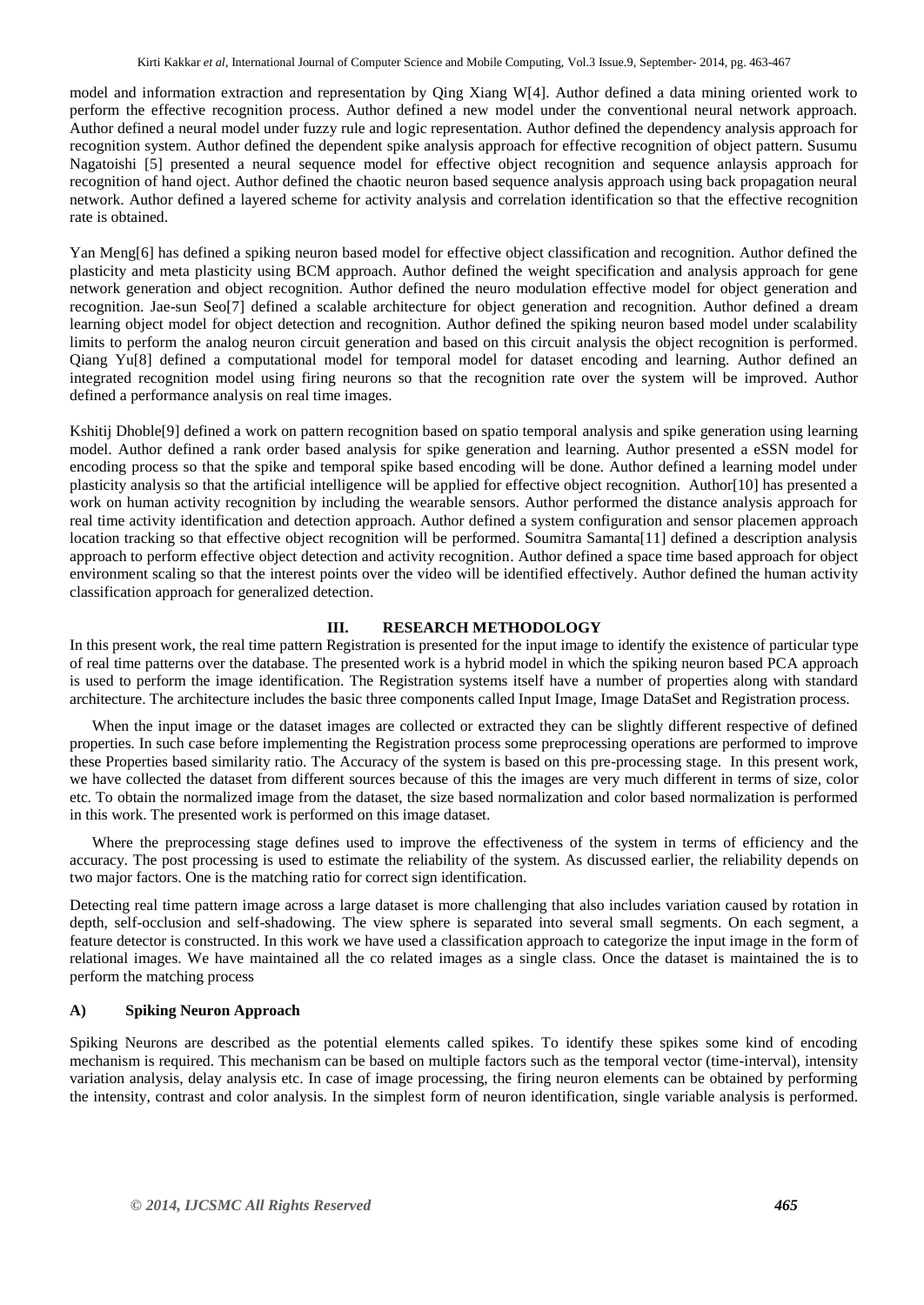According to this, the input position is defined and based on it the neighborhood analysis is performed under the defined variable. The intensity variation helps to identify the difference value and to identify the firing neuron over the image.

#### **B) PCA**

PCA calculates the Eigen vectors of the covariance matrix, and projects the original data onto a lower dimensional feature space, which is defined by Eigen vectors with large Eigen values. PCA has been used in representation and recognition where the Eigen vectors calculated are referred to as Eigen faces. In gel images, even more than in human faces, the dimensionality of the original data is vast compared to the size of the dataset, suggesting PCA as a useful first step in analysis. There are many approaches to real time object recognition ranging from the Principal Component Analysis (PCA) approach (also known as Eigen faces). Prediction through feature matching. The idea of feature selection and point matching has been used to track human motion. Eigen faces have been used to track real time object.

#### **IV. RESULTS**

In this present work we have implemented the a hybrid model to perform the detection of some real time pattern. The presented model used the spiking neuron based PCA approach to perform the real time pattern detection over the image. At the initial stage, as the image or is accepted from the user, the preprocessing is performed to convert the real time pattern image to normalized image. In this stage, the image enhancement is done. Once the image is enhanced, the next work is to identify the image features in terms of spiking ROI identification. As the skin ROI is identified, the spiking neuron is applied to perform the feature detection. This spiking neuron process is based on the centroid based analysis over the gesture image. Based on this method, the spiking neuron image dataset is represented in the form of featured dataset. Now this featured dataset is considered for the recognition process. As a new real time pattern image is taken for the recognition process, same spiking neuron approach is implemented over it to identify the image features. Now this featured dataset is compared with the feature of single input image. For this identification, neural network approach is applied to perform the recognition. The PCA approach considered the featured dataset as the training set and input image features as the testing set. After the PCA based classification process, the results are obtained in the form of predicted output value. This predicted value is compared with dataset values and the nearest match is considered as the final result. The recognition rate based analysis obtained in shown here under

|  |  |  |  | Table 1: Dataset I : Gesture Recognition |
|--|--|--|--|------------------------------------------|
|--|--|--|--|------------------------------------------|

| Properties                              | Values        |  |  |
|-----------------------------------------|---------------|--|--|
| <b>Training Set Size</b>                | 30            |  |  |
| <b>Testing Set</b>                      | 20            |  |  |
| <b>Testing Image Type</b>               | Dataset Image |  |  |
| Number of Instance Analyzed             | 20            |  |  |
| TP (True Positive) Recognized Correctly | 19            |  |  |
| <b>Incorrect Recognition</b>            |               |  |  |
| Accuracy                                | 95%           |  |  |

## **V. CONCLUSION**

In this paper, feature analysis based hybrid model is presented to perform real time object recognition. The work is divided in two main stages. In earlier stage, spiking neuron model is applied for feature identification. This feature extraction is presented in the form of neuron curve. Later on the PCA based approach is applied to perform the recognition. The results shows the effective recognition ration obtained from the work.

#### **REFERENCES**

- [1] Ioana Sporea," Supervised Learning in Multilayer Spiking Neural Networks".
- [2] Riano Lorenzo," A New Unsupervised Neural Network for Pattern Recognition with
- [3] Spiking Neurons", 2006 International Joint Conference on Neural Networks Sheraton Vancouver Wall Centre Hotel, Vancouver, BC, Canada July 16-21, 2006 0-7803-9490-9/06©2006 IEEE
- Matthias Oster," A Spike-Based Saccadic Recognition System", 1-4244-0921-7/07 © 2007 IEEE
- [5] QingXiang Wu," Knowledge Representation and Learning Mechanism Based on Networks of Spiking Neurons", 2006 IEEE International Conference on Systems, Man, and Cybernetics October 8-11, 2006, Taipei, Taiwan 1-4244-0100- 3/06@2006 IEEE